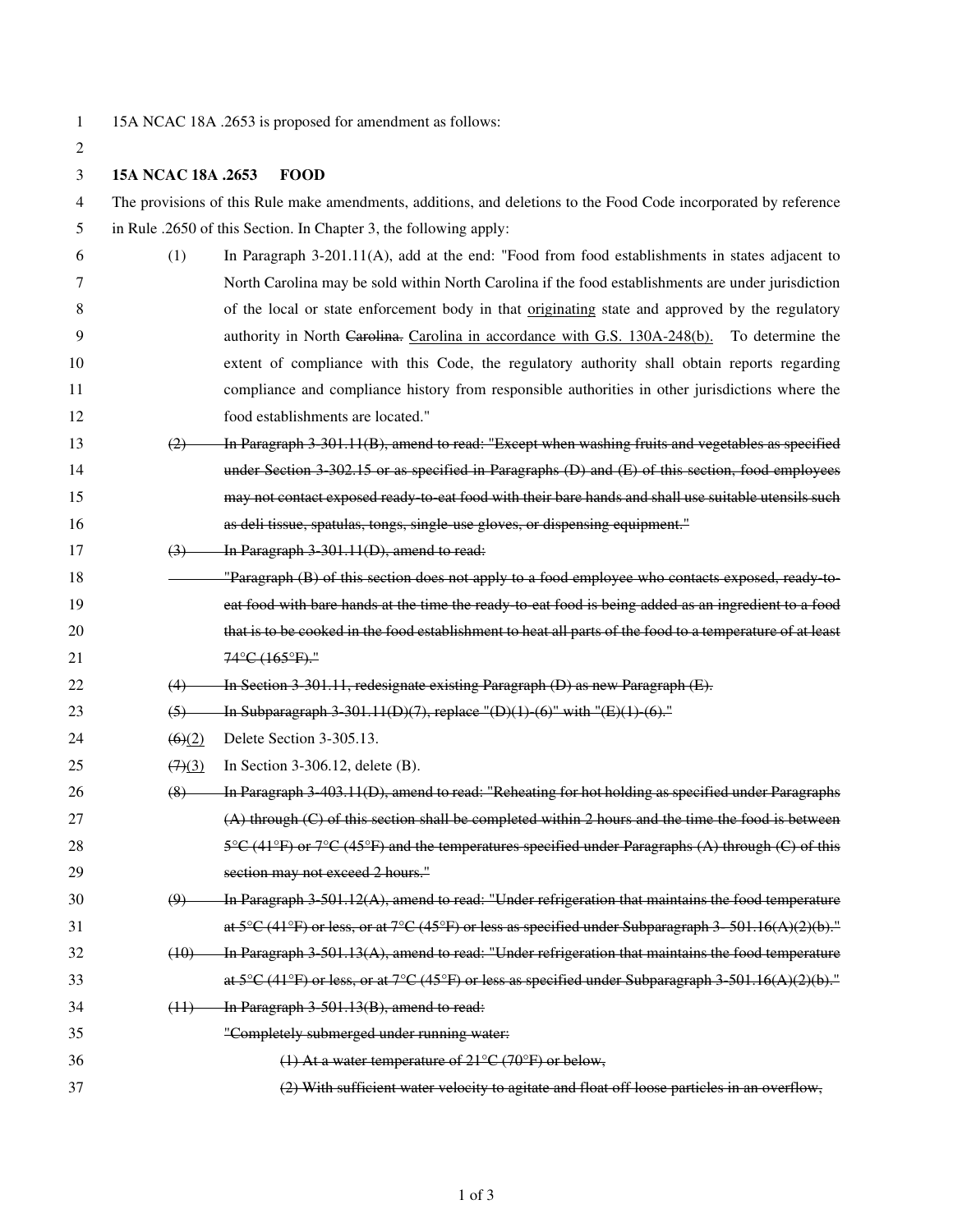| 1  | (3) Such that for ready to eat food, the temperature of thawed portions do not rise above                             |
|----|-----------------------------------------------------------------------------------------------------------------------|
| 2  | 5°C (41°F), or 7°C (45°F) as specified under Subparagraph 3 501.16(A)(2)(b), and                                      |
| 3  | (4) Such that for raw animal food requiring cooking as specified under Paragraph 3-                                   |
| 4  | $401.11(A)$ or (B), thawed portions are not above $5^{\circ}C$ (41°F), or $7^{\circ}C$ (45°F) as specified            |
| 5  | under Subparagraph 3 501.16(A)(2)(b), for more than 4 hours including:                                                |
| 6  | (a) The time the food is exposed to the running water and the time needed for                                         |
| 7  | preparation for cooking, or                                                                                           |
| 8  | (b) The time it takes under refrigeration to lower the food temperature to $5^{\circ}$ C                              |
| 9  | $(41°F)$ , or $7°C$ (45°F) as specified under Subparagraph 3 501.16(A)(2)(b);"                                        |
| 10 | In Subparagraph 3 501.14(A)(2), amend to read: "Within a total of 6 hours from $57^{\circ}$ C (135°F) to<br>(12)      |
| 11 | 5°C (41°F) or less, or to 7°C (45°F) or less as specified under Subparagraph 3 501.16(A)(2)(b)."                      |
| 12 | In Paragraph 3 501.14(B), amend to read: "Potentially hazardous food (time/temperature control for<br>(13)            |
| 13 | safety food) shall be cooled within 4 hours to 5°C (41°F) or less, or to 7°C (45°F) or less as specified              |
| 14 | under Subparagraph $3\cdot 501.16(A)(2)(b)$ if prepared from ingredients at ambient temperature such as               |
| 15 | reconstituted foods and canned tuna."                                                                                 |
| 16 | In Subparagraph $3\,501\,16(A)(2)$ , amend to read:<br>(14)                                                           |
| 17 | "At a temperature specified in the following:                                                                         |
| 18 | (a) $5^{\circ}$ C (41 $^{\circ}$ F) or less; or                                                                       |
| 19 | (b) $7^{\circ}$ C (45°F) or between $5^{\circ}$ C (41°F) and $7^{\circ}$ C (45°F) in existing refrigeration equipment |
| 20 | that is not capable of maintaining the food at $5^{\circ}C(41^{\circ}F)$ or less if:                                  |
| 21 | (i) The equipment is in place and in use in the food establishment; and                                               |
| 22 | (ii) On or before, January 1, 2019, the equipment is upgraded or replaced to                                          |
| 23 | maintain food at a temperature of $5^{\circ}C$ (41°F) or less."                                                       |
| 24 | In Paragraph $3\,501.17(A)$ , amend to read:<br>(15)                                                                  |
| 25 | "(A) Except when packaging food using a reduced oxygen packaging method as specified under                            |
| 26 | Section 3 502.12, and except as specified in Paragraphs (D) and (E) of this section, refrigerated,                    |
| 27 | ready to eat, potentially hazardous food (time/temperature control for safety food) prepared and held                 |
| 28 | in a food establishment for more than 24 hours shall be marked to indicate the date or day by which                   |
| 29 | the food shall be consumed on the premises, sold, or discarded, based on the temperature and time                     |
| 30 | combinations specified below. The day of preparation shall be counted as Day 1.                                       |
| 31 | $(1)$ 5°C (41°F) or less for a maximum of 7 days; or                                                                  |
| 32 | (2) $7^{\circ}$ C (45°F) or between 5°C (41°F) and 7°C (45°F) for a maximum of 4 days in existing                     |
| 33 | refrigeration equipment that is not capable of maintaining the food at $5^{\circ}C(41^{\circ}F)$ or less if:          |
| 34 | (a) The equipment is in place and in use in the food establishment, and                                               |
| 35 |                                                                                                                       |
|    | $(b)$ On or before, January 1, 2019, the equipment is upgraded or replaced to                                         |